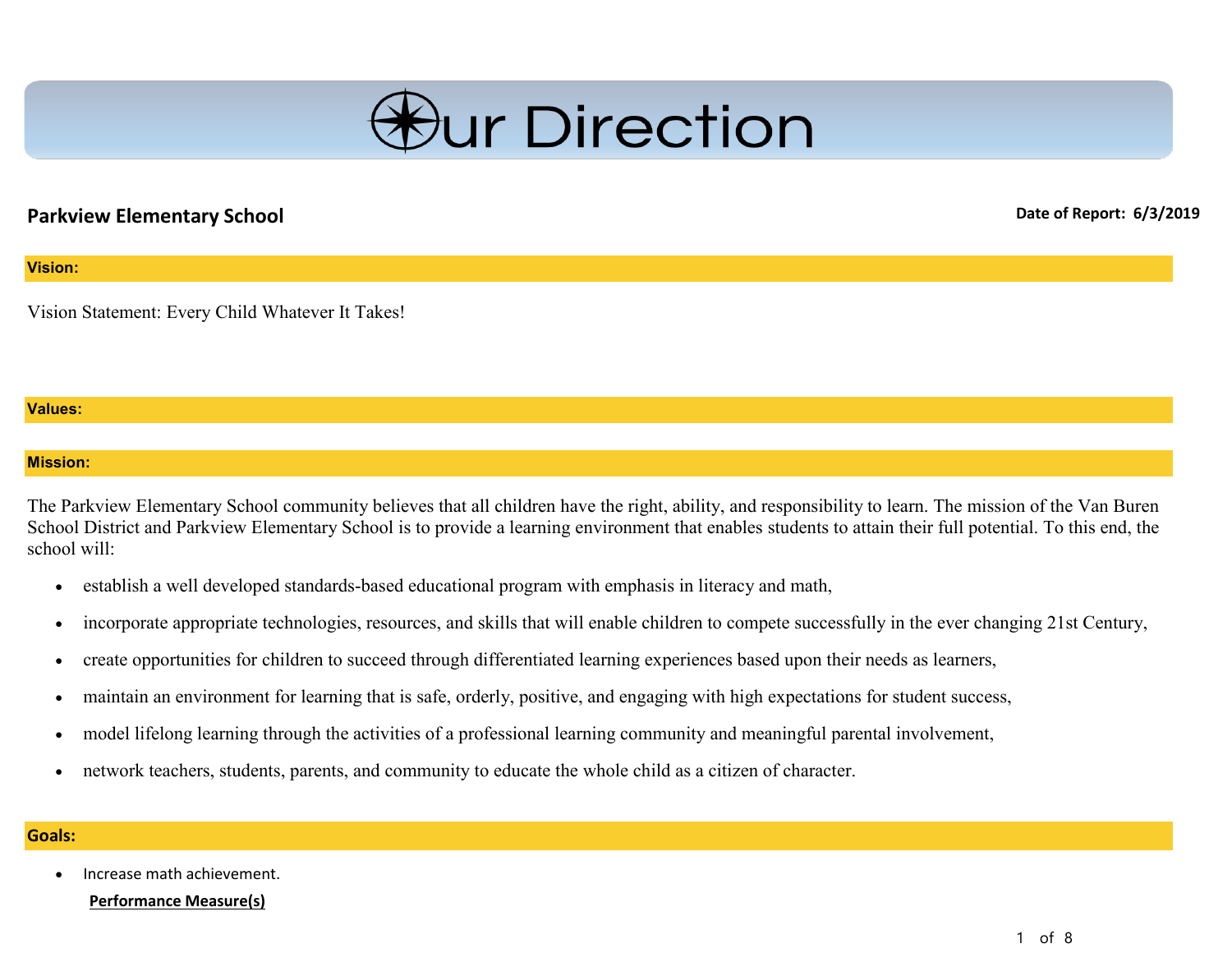Performance Indicator: Increase overall math achievement for grades 3-5 students by 10% as measured by percentages of students scoring as "Exceeding" and "Ready" on the ACT Aspire Assessment.

| Data Source: Act Aspire | Baseline Year: 2016-2017 | Baseline: 0.39 |
|-------------------------|--------------------------|----------------|
| Target Date: 2017-2018  | Target: 0.45             | Actual: 44     |
| Target Date: 2018-2019  | Target: 0.5              | <b>Actual:</b> |

Performance Indicator: Increase overall math achievement for grades K-2 students by 10% as measured by percentages of students scoring Tier I on the April administration of the iStation assessment.

| Data Source: iStation | Baseline Year: 2019 | Baseline: 0.71 |
|-----------------------|---------------------|----------------|
| Target Date: 2020     | Target: 0.81        | Actual:        |

• Increase reading achievement.

# **Performance Measure(s)**

| Performance Indicator: Increase overall reading achievement for grades 3-5 students by 10% as measured by percentages of students<br>scoring as "Exceeding" and "Ready" on the ACT Aspire Assessment. |                          |                |  |  |
|-------------------------------------------------------------------------------------------------------------------------------------------------------------------------------------------------------|--------------------------|----------------|--|--|
| Data Source: Act Aspire                                                                                                                                                                               | Baseline Year: 2016-2017 | Baseline: 0.33 |  |  |
| Target Date: 2017-2018                                                                                                                                                                                | Target: 0.43             | Actual: 0.33   |  |  |
| Target Date: 2018-2019<br>Actual: 0.33<br>Target: 0.43                                                                                                                                                |                          |                |  |  |

| Performance Indicator: Increase overall reading achievement for grades K-2 students by 10% as measured by percentages of students<br>scoring Tier I on the April administration of the iStation assessment. |  |  |  |
|-------------------------------------------------------------------------------------------------------------------------------------------------------------------------------------------------------------|--|--|--|
| Baseline Year: 2019<br>Baseline: 0.61<br>Data Source: iStation                                                                                                                                              |  |  |  |
| Target Date: 2020<br><b>Actual:</b><br>Target: 0.71                                                                                                                                                         |  |  |  |

## **Data Review:**

# **Needs Assessments, Accreditation Reports, Similar Feedback:**

#### **Needs Assessment**

We conducted a comprehensive needs assessment in several different ways. We met as a leadership team, as a whole staff, in individual committees broken into literacy, mathematics and wellness, science and as grade level teams. Meeting in many different configurations allows us to get different perspectives of our needs. We started by analyzing current demographic data to gain a clearer picture of the population we serve. Parkview is a large school serving 431 students K-5. We have a growing population of economically disadvantages students, approximately 55% free and reduced lunch. We have 15% of our population eligible to receive special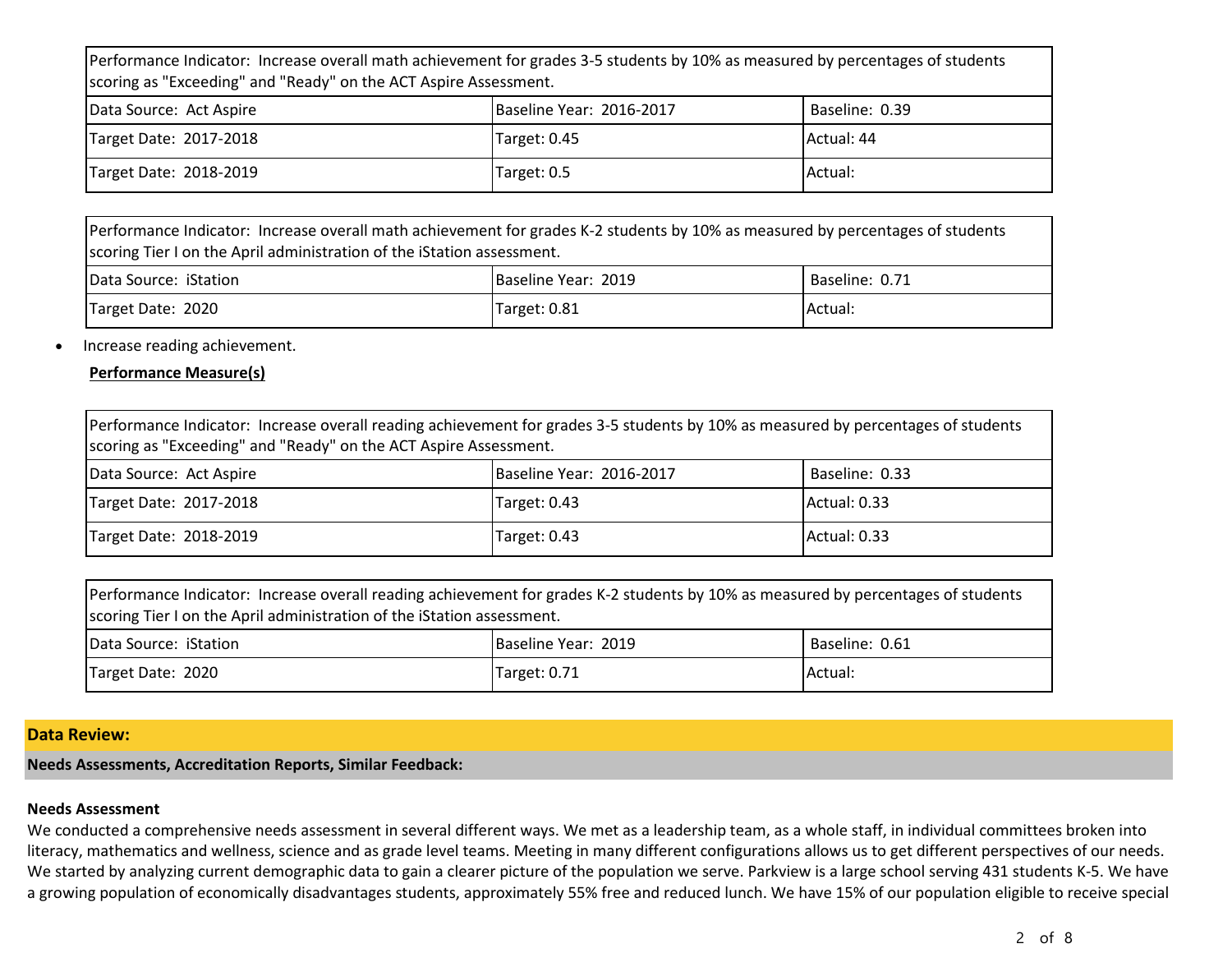education services. We have little diversity in terms of ethnicity, serving a small population of Hispanic (10%), and African American (4%) and are predominately white (78%).

## **Data Review**

Our overall ESSA index score rose 3.67 percentage points from a 63.97% to 67.64%. Our overall 2018 ESSA index score was 67.64%, grade level, "C", putting us below the state average of 70.86%, grade level, "C". Our two specific target areas are: our low income population, scoring 63.03%, with the state average being 68.02% and our English learners population, scoring 64.92%, with the state average being 71.55%.

English and math reflect slight progress, while reading and science remain at the same level of progress, indicating the need to focus on measures to improve scores in both reading and science. As many students performed below the expected benchmark, we feel the need to: increase the use of technology in our instruction; focus on specific literacy strategies to improve reading comprehension; and implement supplemental, chart, analysis and assessment work, to align with Project Lead the Way performance based science units.

Our plan is to increase student access to the use of technology in their daily classroom work. Technology curriculum will be purchased including: iStation Curriculum, MobyMax, Learning.com easy technology/inquiry development program to assist students in becoming more proficient in using technology. After school tutoring will be provided to support struggling students in math and or reading. Materials and supplies will be purchased to support literacy and mathematics instruction. Our leadership team will evaluate progress throughout the year on our ACT Aspire interim assessments, as well as our Istation performance.

To accomplish literacy goals:

\*Implement Fundations phonics curriculum K-3/ 95 Percent Group Multi-Syllabic Response Cards 4-5

\*Professional Development: Company-sponsored PD in August; periodic support PD in team meetings; continued teacher RISE training Person responsible: Principal/Assistant Principal

\*Parent Involvement: Send home information to parents regarding this shift in phonics instruction and how parents can help their students at home

Person responsible: Parent Involvement Coordinator

\*Monitor: Principal/Assistant Principal will conduct weekly classroom walk-throughs to check for implementation.

\*Evaluation: DIBELS, Istation, etc. Look for phonics growth once a month

Person Responsible: Principal/Assistant Principal

\*Purchases: Materials and supplies to support the implementation of Fundations and 95 Percent Group, including relevant technology

To accomplish math goals:

\*Implement Monthly common assessments of student learning in math targeting the skill of chart and graph interpretation. These problems will be created or found each month during team meeting. Sometimes the unit content will lend themselves to this work. Other times, the review found within 10 minute math will serve the purpose.

Person Responsible: Principal/Assistant Principal

\*Professional Development During team meetings, items for monthly common assessments will be created. Student performance on these items will also be evaluated.

Person Responsible: Principal/Assistant Principal

\*Parent Involvement Information regarding these common assessments will be sent home to parents, advising them of our focus.

Person Responsible: Principal/Assistant Principal/Parent Involvement Coordinator

\*Monitor Ensure that these month common assessments are happening and being created in team meetings

Person Responsible: Principal/Assistant Principal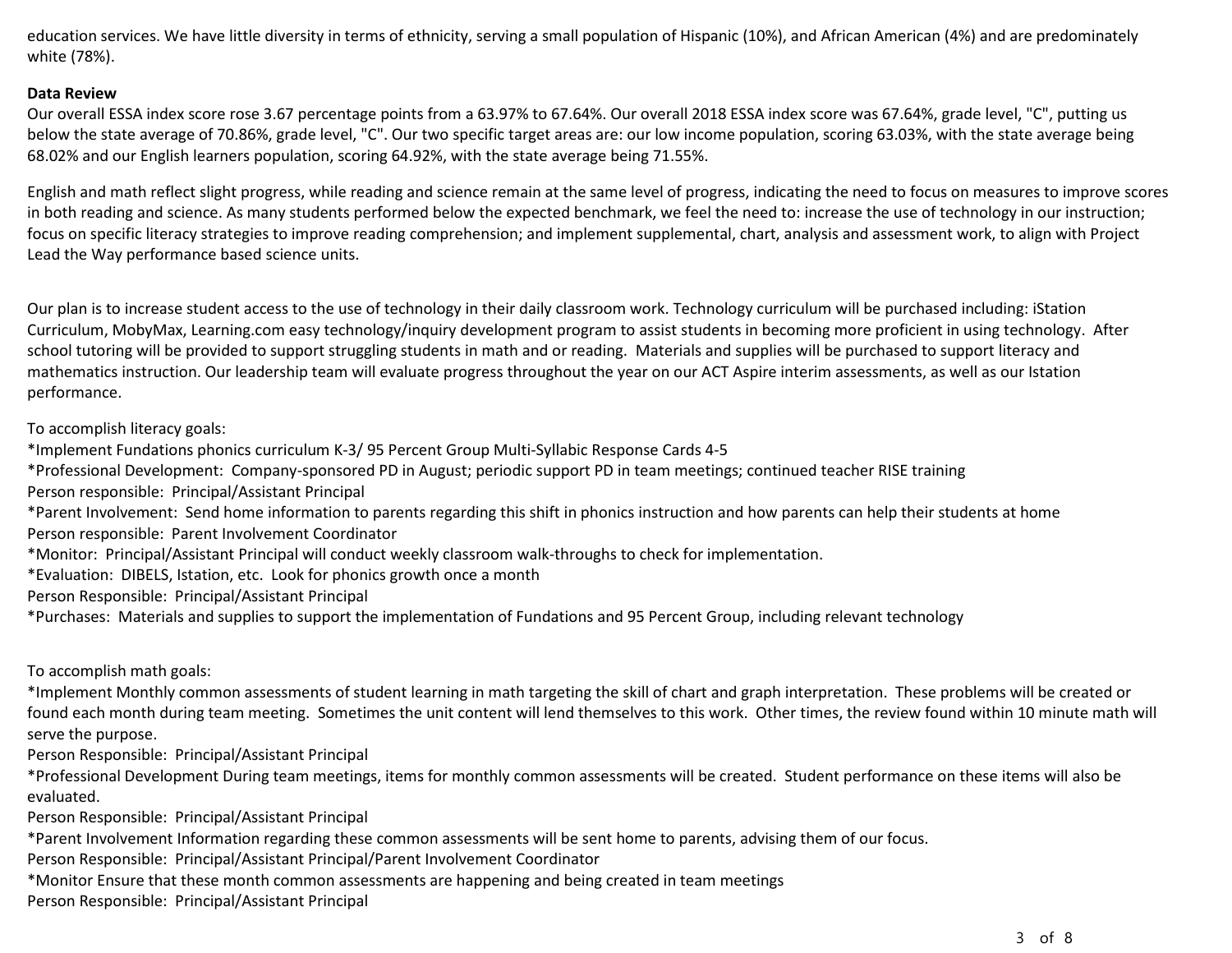\*Evaluation Common assessment performance, ACT Aspire Interim data

\*Purchases Materials and supplies and relevant technology programs to support the math curriculum

# **Literacy Plan**

We will use the five components of an effective literacy program. These five components are:

- 1. Phonics: \*Fundations for K-3; \*95 Percent Group/Multi-Syllabic Response Cards 4-5
- 2. Phonemic Awareness: Heggerty
- 3. Fluency: Calkins Units of Study
- 4. Comprehension: Calkins Units of Study
- 5. Vocabulary: Independent Read-Alouds, Vocabulary Surge (4-5) 6. Writing: Calkins Units of Study

In addition to these five components, students demonstrating that they possess markers for dyslexia, as determined by the district's dyslexia screener, will be serviced via Susan Barton materials.

Fundations and 95 Percent Group are new materials and will be accompanied by professional development provided by these companies. Also in terms of professional development, teachers will continue to be trained in RISE, Arkansas's statewide reading initiative. This will lead to a greater emphasis on small group and one on one instruction and subsequent skill work.

# **Perceptual Data**

The SAI teacher survey indicated two areas of concern. The first area of concern with the question, In my school, teachers have an opportunity to evaluate each professional learning experience to determine its value and impact on student learning, 32% of teachers responding only sometimes that, "in my school, learning communities included non-staff members,such as students, parents, community members". 23% of teachers responded only sometimes that, "in my school, teachers have an opportunity to evaluate each professional learning experience to determine its value and impact on student learning". Due to the concerns indicated on the SAI survey, it was determined that we should include more stakeholders in our decision making and we should provide more opportunities for teachers to vocalize their professional development needs and opportunities to evaluate professional development that is provided.

Plans will be made to provide day time and evening opportunities for focus groups where students, parents and community members could be involved as members of our learning communities. Expenditures will include expenses for family nights and focus group opportunities. Professional development opportunities will be provided for teachers to be able to visit other teachers' classrooms to observe best practice and effective reading and writing workshop model. Expenditures will include paying substitutes so teachers can have release time to visit classrooms for job-embedded professional development. For reading, teachers will attend the RISE training to support the science of reading. Teachers that have already received the training will serve as model classrooms to support teachers that have not yet received the training. Teachers will be provided professional development in the science of reading each year.

Our parent involvement survey results indicated the question, "I have been invited by the school staff to participate in the planning and decision-making process of the school(school improvement plan, Title I Planning", answers as follows: 161 parents stating: "yes"; 19 stating "no" and 25 stating, "no opinion". Results indicate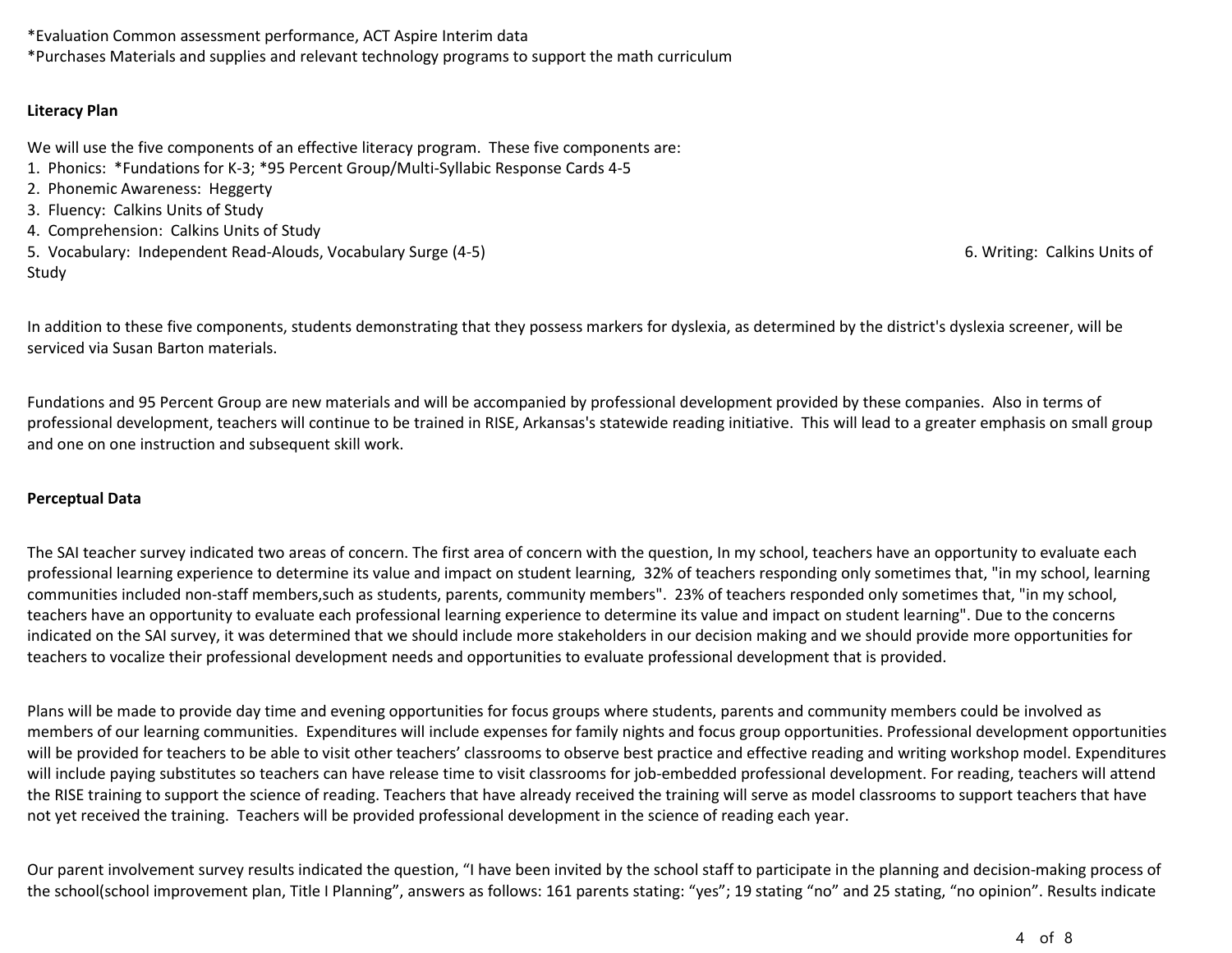we could do a better job providing invitations to decision making meetings. Expenditures will be made to provide more opportunities to attend meetings where important decisions will be made concerning our school. We will also use funds to provide family nights to invite families into the school, we will target specific areas in which we need to grow and provide parents with strategies they can use to support their children's learning at home. I am going to make efforts to embed some decision making discussions at these after hour family events to ensure parents feel more involved with school decision making. Secondly, the question, "during the school year, I was asked about my interest , talents, or availability for volunteering", answers as follows: 203 parents stating: "yes"; 10 stating "no" and 4 stating, "no opinion". To help address this situation, we will utilize our parent involvement coordinator is sending out information about ways parents can volunteer more often throughout the school year.

#### **Student Outcome Data:**

#### **2017 End of the Year ACT Aspire Data**

|          |                                     | 3rd: Grade: English: 62 Science: 30 | Math: 34                                                  | Reading: 33 | Writing: 14              |
|----------|-------------------------------------|-------------------------------------|-----------------------------------------------------------|-------------|--------------------------|
|          |                                     | 4th: Grade: English: 51 Science: 31 | Math: 33                                                  | Reading: 35 | Writing: 19              |
|          |                                     | 5th: Grade: English: 68 Science: 40 | Math: 38                                                  | Reading: 31 | Writing: 25              |
| Overall: |                                     | English: 61 Science: 34             | Math: 39                                                  | Reading: 33 | Writing: 20              |
|          | 2018 End of Year ACT Aspire Data    |                                     |                                                           |             |                          |
|          | 3rd: Grade: English: 70 Science: 24 |                                     | Math: 47                                                  | Reading: 24 |                          |
|          |                                     | 4th: Grade: English: 65 Science: 36 | Math: 43                                                  | Reading: 32 |                          |
|          |                                     | 5th: Grade: English: 66 Science: 37 | Math: 41                                                  | Reading: 37 |                          |
| Overall: |                                     | English: 67 Science: 32             | Math: 44                                                  | Reading: 33 |                          |
|          |                                     |                                     | <b>ACT Aspire Cut Scores: CATEGORIES: Exceeding Ready</b> | Close       | <b>Needs Improvement</b> |

#### **THIRD GRADE**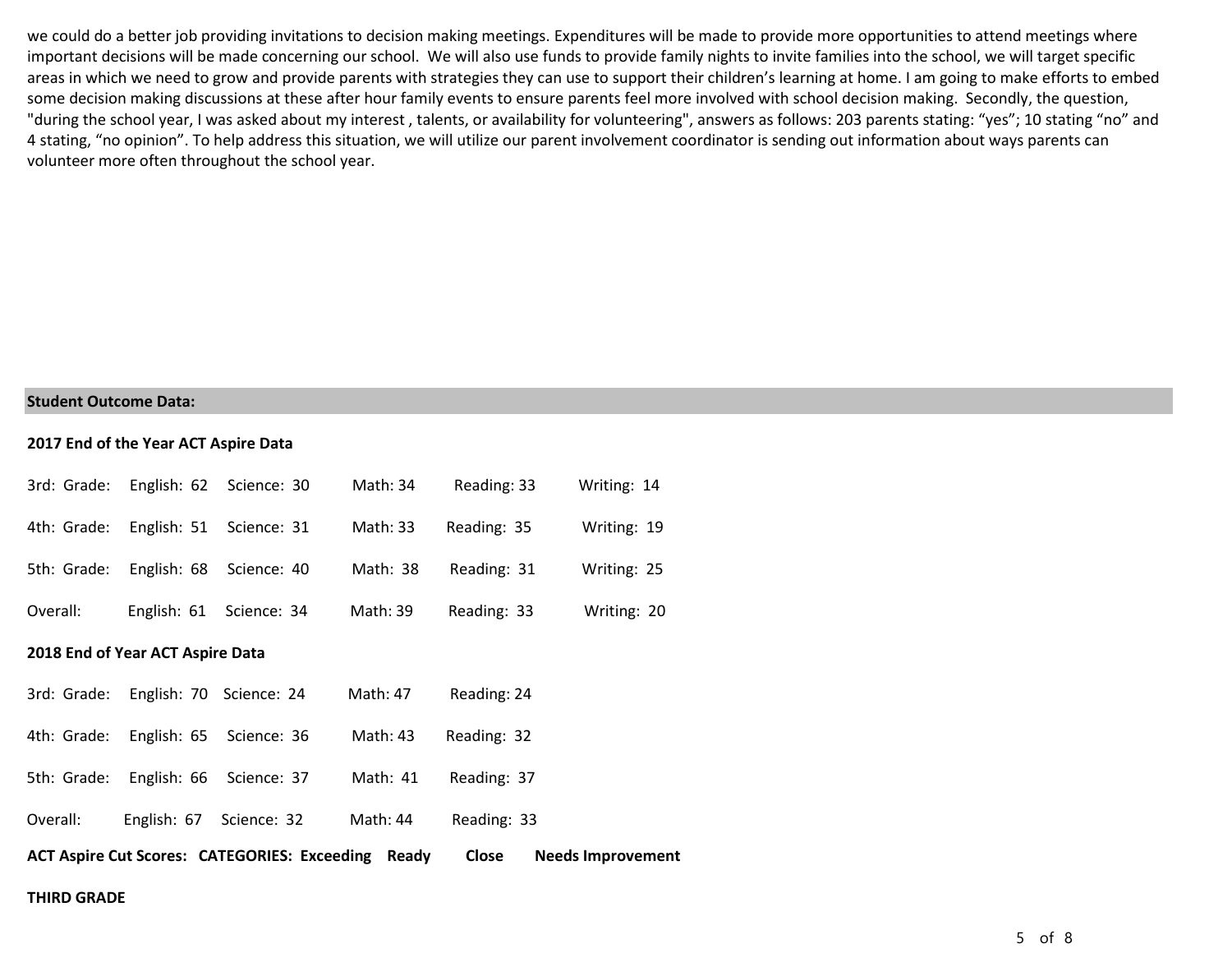|         | Parkview | Nat. Average | Nat. % | Category |     |
|---------|----------|--------------|--------|----------|-----|
| English | 416      | 417          | 51     | Ready    | 413 |
| Reading | 411      | 413          | 38     | Close    | 415 |
| Math    | 412      | 414          | 38     | Close    | 413 |
| Science | 413      | 415          | 37     | Need Sup | 418 |

# **FOURTH GRADE**

|         | Parkview | Nat. Average | Nat. % | Category | Expected |
|---------|----------|--------------|--------|----------|----------|
| English | 419      | 420          | 48     | Ready    | 417      |
| Reading | 414      | 415          | 39     | Close    | 420      |
| Math    | 415      | 416          | 47     | Close    | 418      |
| Science | 416      | 418          | 37     | Close    | 422      |

# **FIFTH GRADE**

|         | Parkview | Nat. Average | Nat. % | Category | Expected |
|---------|----------|--------------|--------|----------|----------|
| English | 422      | 423          | 47     | Ready    | 419      |
| Reading | 417      | 418          | 51     | Close    | 420      |
| Math    | 417      | 418          | 48     | Close    | 418      |
| Science | 419      | 420          | 39     | Close    | 422      |

## **ACT Aspire 2019 Interim: (Grade 3-5 percentage of students ready or exceeding)**

| Overall: Science: 24 |  | Reading: 30 |  |
|----------------------|--|-------------|--|
| Grade 3: Science: 17 |  | Reading: 26 |  |

| Grade 4: Science: 36 |  | Reading: 25 |  |
|----------------------|--|-------------|--|
|----------------------|--|-------------|--|

Grade 5: Science: 28 Reading: 30

# **I-Station 2018 September Compared to April 2019 (Tier I Percentage)**

# **Reading**

Kindergarten: September: 49% April: 70%

First: September: 49% April: 52%

Second: September: 54% April: 61%

# **Math**

Kindergarten: September: 60% April: 67%

First: September: 54% April: 79%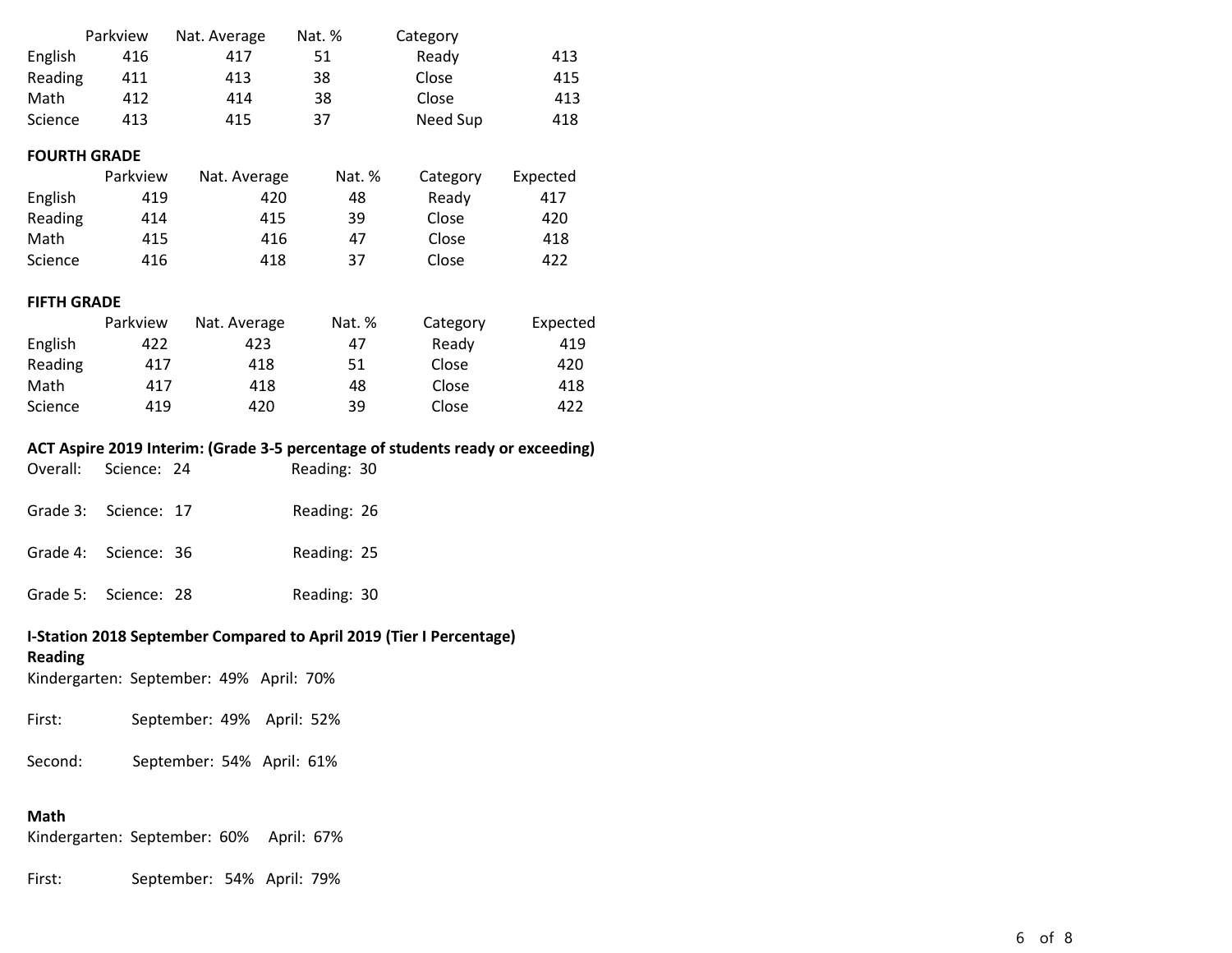Second: September: 68% April: 69%

# **Dibels Data 2017-2018**

| Kindergarten: Middle of the Year<br>Composite:   |                           | 55% at or above benchmark                                       |
|--------------------------------------------------|---------------------------|-----------------------------------------------------------------|
| First Sound Fluency:                             | 60% at or above benchmark |                                                                 |
| Phoneme Segmentation: 78% at or above benchmark  |                           |                                                                 |
| Nonsense Word Fluency: 60% at or above benchmark |                           |                                                                 |
| First Grade: Middle of the Year<br>Composite:    |                           | 59% at or above benchmark                                       |
|                                                  |                           | Nonsense Word Fluency/Correct Letter: 60% at or above benchmark |
| Nonsense Word Fluency/Whole Word:                |                           | 62% at or above benchmark                                       |
| <b>Oral Reading Fluency:</b>                     |                           | 63% at or above benchmark                                       |
| <b>DORF Accuracy Score:</b>                      |                           | 58% at or above benchmark                                       |
| Second Grade: Middle of the Year<br>Composite:   |                           | 66% at or above benchmark                                       |
| Oral Reading Fluency:                            |                           | 49% at or above benchmark                                       |
| <b>Retell Score:</b>                             |                           | 75% at or above benchmark                                       |
| <b>Retell Quality Response:</b>                  |                           | 88% at or above benchmark                                       |
| <b>DORF Accuracy Score:</b>                      |                           | 63% at or above benchmark                                       |